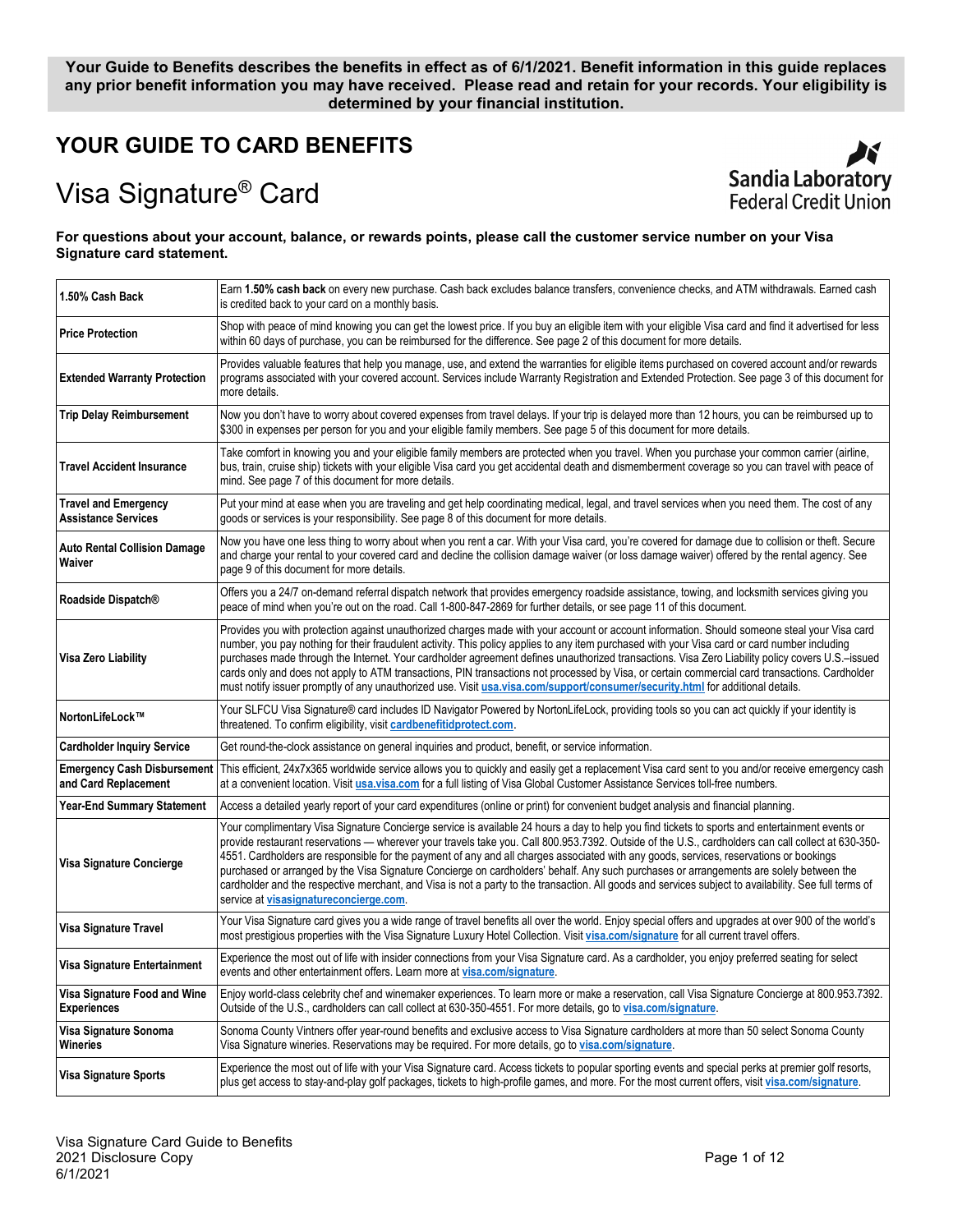Visa Signature Shopping **As a Visa Signature cardholder, you're invited to shop and save with discounts at top retailers, from jewelry to apparel and electronics. For the most** current offers, visit **[visa.com/signature](https://visa.com/signature)**.

# **Price Protection Benefit Information**

It is important for most buyers to get the best deal when purchasing a new item, however it can be irritating when You discover that the same item You recently purchased is being Advertised for less than what You paid for.

With Price Protection, if You buy an eligible item with Your covered Account and/or rewards program associated with Your covered Account in the United States and see the identical eligible item available for less in another retail store's printed Advertisement or non-auction Internet Advertisement within sixty (60) days of the Date of Purchase, You can be reimbursed the difference up to \$500 per item and up to \$2,500 a year.

You are eligible for this benefit if You are a valid cardholder of an eligible U.S. issued card and You charge either a portion or the entire purchase price of the eligible item to Your Account or rewards program earned on Your covered Account toward the purchase. You will only be reimbursed up to the amount charged to Your Account or the program limit.

#### **Price Protection is secondary to and in excess of store policies offering a lowest-price guarantee or any other form of refund for price differences. Only items Advertised by authorized dealers in the United States apply. Price differences involving manufacturing and/or merchant rebates, shipping and handling fees, and sales tax, if any, are not covered by the Price Protection benefit.**

#### **How does it work?**

- 1. Use Your eligible Account and/or rewards program associated with Your covered Account to purchase the eligible item. Be sure to save all original receipts; both Your Account paperwork and the itemized store receipt.
- 2. If You see the identical product by the same manufacturer Advertised in print for a lower retail price within sixty (60) days of Your purchase, keep the original printed Advertisement and make sure the Advertisement includes:
	- A description of the item that is identical to the one You purchased
	- The sale price
	- The store or dealer's name
	- A sale date(s) effective within sixty (60) days of the Date of Purchase

#### **What is** *not* **covered?**

- Internet Auction Advertisements including but not limited to sites such as eBay, Ubid, Yahoo and public or private live auction sites.
- Advertisements of cash-only sales, close-out sales, flea markets, fire sales, going-out-of-business sales, limited-quantity promotions or liquidation sales.
- Advertisements of sales of seasonal or discontinued items including, but not limited to, holiday decorations.
- Animals and living plants.
- Boats, automobiles, and any other motorized vehicles and their motors, equipment, or accessories.
- Cell phone service agreements and cell phone contracts.
- Items purchased for resale, professional, or commercial use.
- Jewelry, antiques, and collectible items, rare or one-of-a-kind items, special order items, custom items, or tailored items.
- Manufacturer and/or merchant rebates
- Perishables, services, consumables, and limited-life items including, but not limited to, rechargeable batteries.
- Real estate and items which are intended to become part of real estate including, but not limited to, items that are hard-wired or hardplumbed, garage doors, garage door openers, and ceiling fans.
- Traveler's checks, cash, tickets, credit or debit cards, and any other negotiable instruments.
- Items purchased outside of the United States.
- Items that are previously owned, sold "as is," and/or refurbished.

#### **How to file a Price Protection claim**

- 1. Notify the Benefit Administrator within ten (10) days of the printed Advertisement showing Your product at a lower price at **1-800-553-7520,** or outside the U.S. call collect at **1-303-967-1096**. The Benefit Administrator will answer any questions You may have and send You a claim form.
- 2. Return the claim form and the requested documentation below within twenty (20) days of contacting the Benefit Administrator. Send all information to the address provided by the Benefit Administrator.

#### **Please submit the following documents**

- The completed signed claim form
- The original itemized sales receipt for Your purchase or original packing slip in the case of mail order purchases
- A copy of Your monthly billing statement (showing the last four [4] digits of the Account number) demonstrating that the purchase was made on Your covered Account and/or rewards program associated with Your covered Account
- If more than one method of payment was used, please provide documentation as to additional currency, voucher, points or any other payment method utilized
- Any other documentation deemed necessary by the Benefit Administrator to substantiate the claim
- The original printed Advertisement or print out from a non-auction Internet site showing the item with its sale date and/or date of the Advertisement, lower Advertised price, and advertising store name to:

Card Benefit Services P.O. Box 110889 Nashville, TN 37222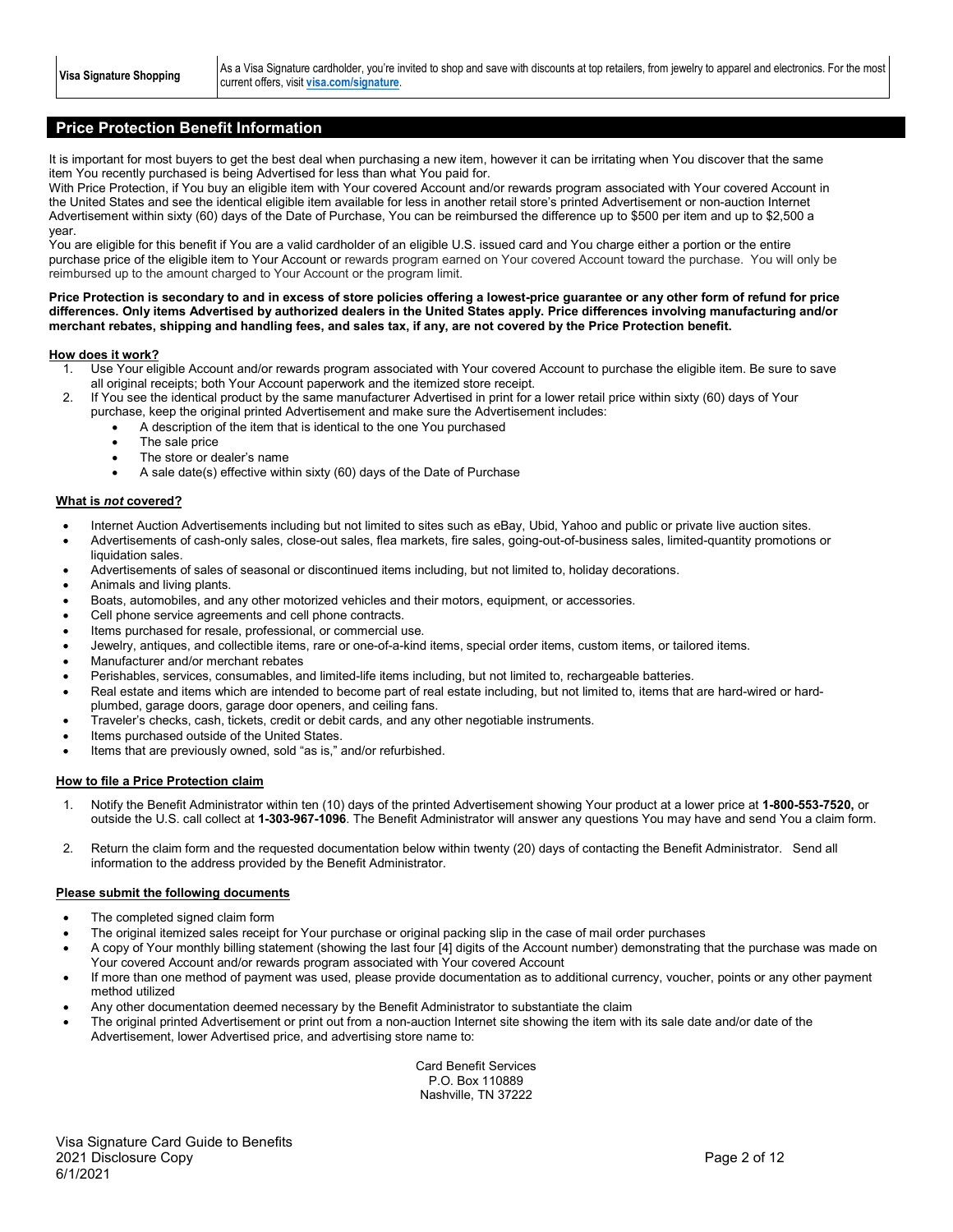#### **Definitions**

#### **Account** means Your credit or debit card Accounts.

**Advertised or Advertisements** means an Advertisement printed in a newspaper, journal, magazine, or flyer or items Advertised on a non-Auction internet site, distributed in the United States to the general public and placed by a manufacturer or authorized dealer of the consumer product in the United States. The advertisement must provide information stating the same manufacturer and model number of the item purchased. Advertisements that are cut down or altered in any way will not be accepted; therefore, any Advertisements, catalogs, etc. must be submitted in whole with date verification. The only exception is Advertisements in magazines and newspapers. In these cases, it's not necessary to submit the whole publication; only the whole page or pages in which the Advertisement appears, with the date and name of the publication, is required. Advertisements posted on the Internet, by a non-Auction Internet merchant with a valid tax identification number, are also eligible. The advertisement must provide information stating the same manufacturer and model number of the item purchased. The printed version of the non-Auction internet advertisement must include the merchant's Internet address and customer service telephone number, as well as the item, including manufacturer, model number, sale price, and date of publication.

**Date of Purchase** means the date You paid for and received the item, or the date of delivery and personal acceptance of the item, whichever is later. **Eligible Person** means a cardholder who pays for their purchase by using their eligible Account and/or with rewards program associated with their covered Account.

You or Your means an Eligible Person who used their eligible Account to purchase the item and/or with rewards program associated with their covered Account.

#### **Additional provisions for Price Protection**

- Signed or pinned transactions are covered as long as You use Your eligible Account to secure the transaction.
- You shall do all things reasonable to avoid or diminish any loss covered by this benefit. This provision will not be unreasonably applied to avoid claims.
- If You make any claim knowing it to be false or fraudulent in any respect, no coverage shall exist for such claim, and Your benefit may be cancelled. Each cardholder agrees that representations regarding claims will be accurate and complete. Any and all relevant provisions shall be void in any case of fraud, intentional concealment, or misrepresentation of material fact.
- No legal action for a claim may be brought against the Provider until sixty (60) days after the Provider receives Proof of Loss. No legal action against the Provider may be brought more than two (2) years after the time for giving Proof of Loss. Further, no legal action may be brought against the Provider unless all the terms of the Guide to Benefits have been complied with fully.
- This benefit is provided to eligible cardholders at no additional cost. The terms and conditions contained in this Guide to Benefits may be modified by subsequent endorsements. Modifications to the terms and conditions may be provided via additional Guide to Benefits mailings, statement inserts, statement messages or electronic notification. The benefits described in this Guide to Benefits will not apply to cardholders whose Accounts have been suspended or cancelled.
- Termination dates may vary by financial institutions. Your financial institution can cancel or non-renew the benefits for cardholders, and if they do, they will notify You at least thirty (30) days in advance. Indemnity Insurance Company of North America ("Provider") is the underwriter of these benefits and is solely responsible for its administration and claims. The Benefit Administrator provides services on behalf of the Provider.
- After the Benefit Administrator has paid Your claim, all Your rights and remedies against any party in respect of this claim will be transferred to the Benefit Administrator to the extent of the payment made to You. You must give the Benefit Administrator all assistance as may reasonably be required to secure all rights and remedies.
- This benefit does not apply to the extent that trade or economic sanctions or other laws or regulations prohibit the provision of insurance, including, but not limited to, the payment of claims.

FORM #PRICEPROT – 2017 (04/17) PP-O

# **Extended Warranty Protection Benefit Information**

Product warranties can be inconvenient and cumbersome to use. Let's say You purchased a great gadget about a year ago, but it just stopped working, and You can't find Your sales receipt and warranty information. For all too common situations like these, Extended Warranty Protection can help. Extended Warranty Protection provides You with valuable features that help You manage, use and extend the warranties for eligible items purchased on Your covered Account and/or rewards program associated with Your covered Account. Services include Warranty Registration and Extended Protection. You are eligible for this benefit if You are a cardholder of an eligible card issued in the United States and You purchase either a portion or the entire cost of the item using Your Account and/or rewards program associated with Your covered Account.

#### **Here's how Warranty Registration works**

When You purchase an eligible item that carries a manufacturer's warranty, You can register Your purchase by calling **1-800-551-8472 or call collect outside the U.S. at 1-303-967-1096**. You can also register Your purchase online at **[www.cardbenefitservices.com](http://www.cardbenefitservices.com/)**.

The Benefit Administrator will tell You where to send Your item's sales receipt and warranty information, so they can be kept on file should You need them.

If You choose not to register Your item, be sure to keep Your monthly billing statement reflecting the purchase, the itemized sales receipt, the original manufacturer's written U.S. warranty and any additional warranty in a safe place. These documents will be required to verify Your claim.

#### **Here's how Extended Protection works**

Your warranty coverage can be doubled up to one (1) additional year on eligible warranties of three (3) years or less. For example, a manufacturer's warranty of three (3) months would be provided with an additional three (3) months of coverage for a combined total of six (6) months of coverage, and a warranty for six (6) months would be provided with an additional six (6) months of coverage for a combined total of twelve (12) months of coverage.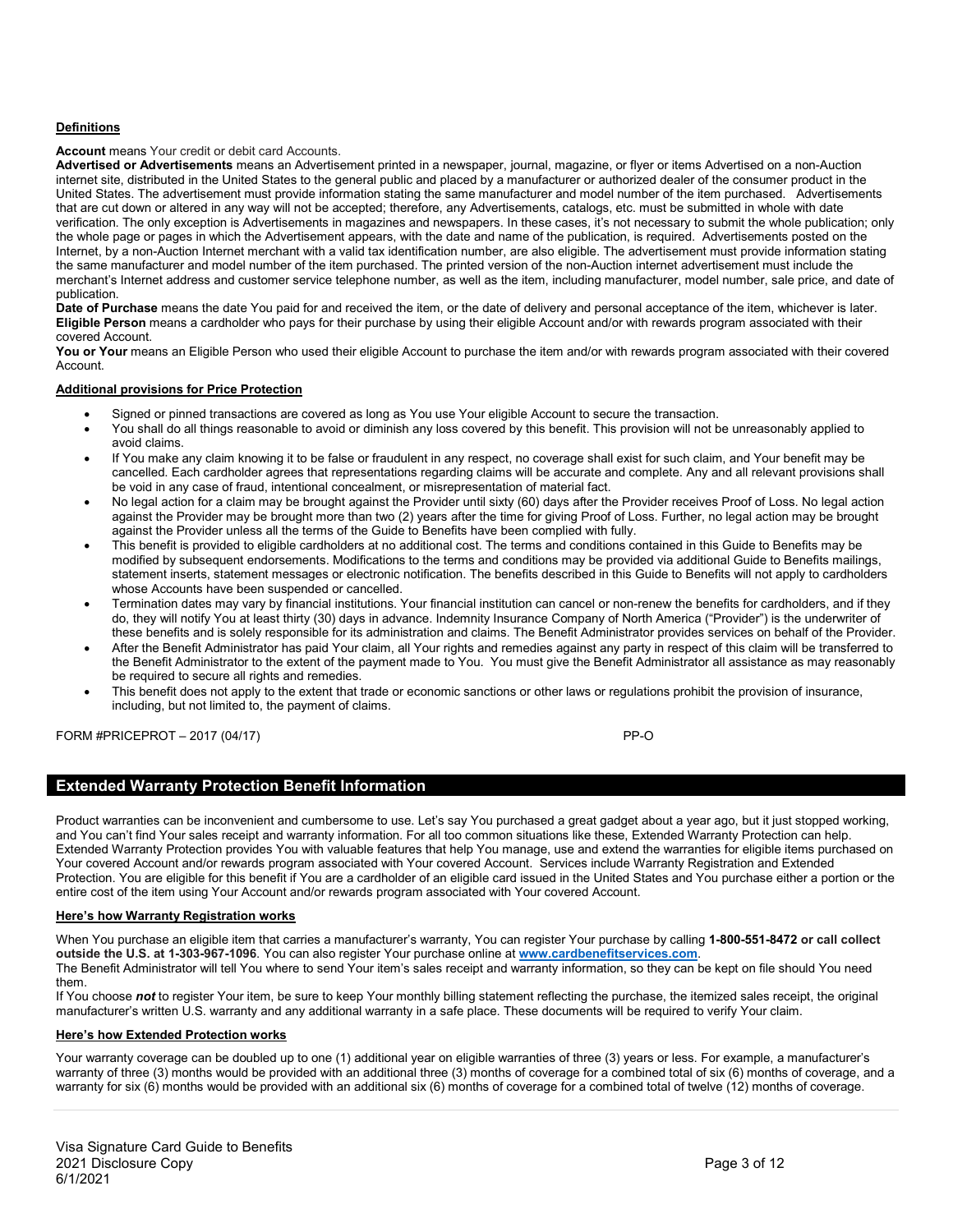However, if the manufacturer's warranty is for three (3) years, it would only be extended one (1) additional year for a combined total of four (4) years of coverage.

This benefit is limited to no more than the original price of the purchased item (as shown on Your credit card receipt), less shipping and handling fees, up to a maximum of ten thousand dollars (\$10,000.00) per claim, and fifty thousand dollars (\$50,000.00) per cardholder.

The benefit covers purchases made both inside and outside the U.S. The eligible item must have a valid original manufacturer's U.S. repair warranty of three (3) years or less, store-purchased dealer warranty, or an assembler warranty.

#### **What Extended Protection does** *not* **cover**

- Boats, automobiles, aircraft, and any other motorized vehicles and their motors, equipment, or accessories, including trailers and other items that can be towed by or attached to any motorized vehicle
- Any costs other than those specifically covered under the terms of the original manufacturer's written U.S. repair warranty, as supplied by the original manufacturer, or other eligible warranty
- Items purchased for resale, professional, or commercial use
- Real estate and items which are intended to become part of real estate including, but not limited to, items that are hard-wired or hard-plumbed, garage doors, garage door openers, and ceiling fans
- Rented or leased items
- Computer software
- Medical equipment
- Used or pre-owned items (Refurbished items will be covered as long as it has a warranty with it and would not be considered used or preowned.)
- Losses caused by or resulting from a Cyber Incident.

#### **Filing an Extended Protection claim**

To file a claim, call the Benefit Administrator at **1-800-551-8472 or call collect outside the U.S. at 1-303-967-1096**, immediately after the failure of Your covered item. **Please note if You do not notify the Benefit Administrator within sixty (60) days of product failure, Your claim may be denied.**  The Benefit Administrator will request preliminary claim information, direct You to the appropriate repair facility, and send You the claim form. Gift recipients of eligible items are also covered, but they must provide all the documents needed to substantiate their claim.

If You received or purchased a service contract or an extended warranty when You purchased Your item, this benefit will be supplemental to, and in excess of, that coverage.

#### **What You must submit to file a claim**

Fill out and sign the claim form the Benefit Administrator sent You, then submit the form **within ninety (90) days** of the product failure, along with the following documents:

- A copy of Your monthly billing statement (showing the last four [4] digits of the Account number) demonstrating that the purchase was made on Your eligible Account and/or rewards program associated with Your covered Account
- If more than one method of payment was used, please provide documentation as to additional currency, voucher, points or any other payment method utilized
- A copy of the itemized sales receipt
- A copy of the original manufacturer's written U.S. warranty, and any other applicable warranty
- A description of the item and its serial number, and any other documentation deemed necessary to substantiate Your claim (this includes bills and, if necessary, a copy of the maintenance record and receipts)
- The original repair estimate or repair bill, indicating cause of failure
- Any other documentation deemed necessary by the Benefit Administrator to substantiate the claim

#### **All claims must be fully substantiated.**

#### *For faster filing, or to learn more about Extended Warranty Protection, visit* **[www.cardbenefitservices.com](http://www.cardbenefitservices.com/)**

#### **How You will be reimbursed**

If You have substantiated Your claim and met the terms and conditions of the benefit, Your item will be replaced or repaired **at the Benefit Administrator's discretion**, but for no more than the original purchase price of the covered item, as recorded on Your credit card receipt, less shipping and handling fees, up to a maximum of ten thousand dollars (\$10,000.00) per claim, and a maximum of fifty thousand dollars (\$50,000.00) per cardholder. You will only be reimbursed up to the amount charged to Your Account or the program limit, whichever is less.

Under normal circumstances, reimbursement will occur within five (5) business days of the receipt and approval of all required documents.

If Your item is to be repaired, You may go to an authorized repair facility and file a claim for reimbursement. Only valid and reasonable repairs made at the manufacturer's authorized repair facility are covered.

In either case, the Benefit Administrator's payment, replacement, or repair made in good faith will fulfill the obligation under this benefit.

#### **Definitions**

**Account** means Your credit or debit card Accounts.

**Computer Programs** means a set of related electronic instructions which direct the operations and functions of a computer or device connected to it, which enable the computer or device to receive, process, store, retrieve or send data.

**Cyber Incident** means any of the following acts:

(a) unauthorized access to or use of Your Digital Data or a Covered Purchase;

(b) alteration, corruption, damage, reduction in functionality, manipulation, misappropriation, theft, deletion, erasure, loss of use or destruction of Your Digital Data or Covered Purchase;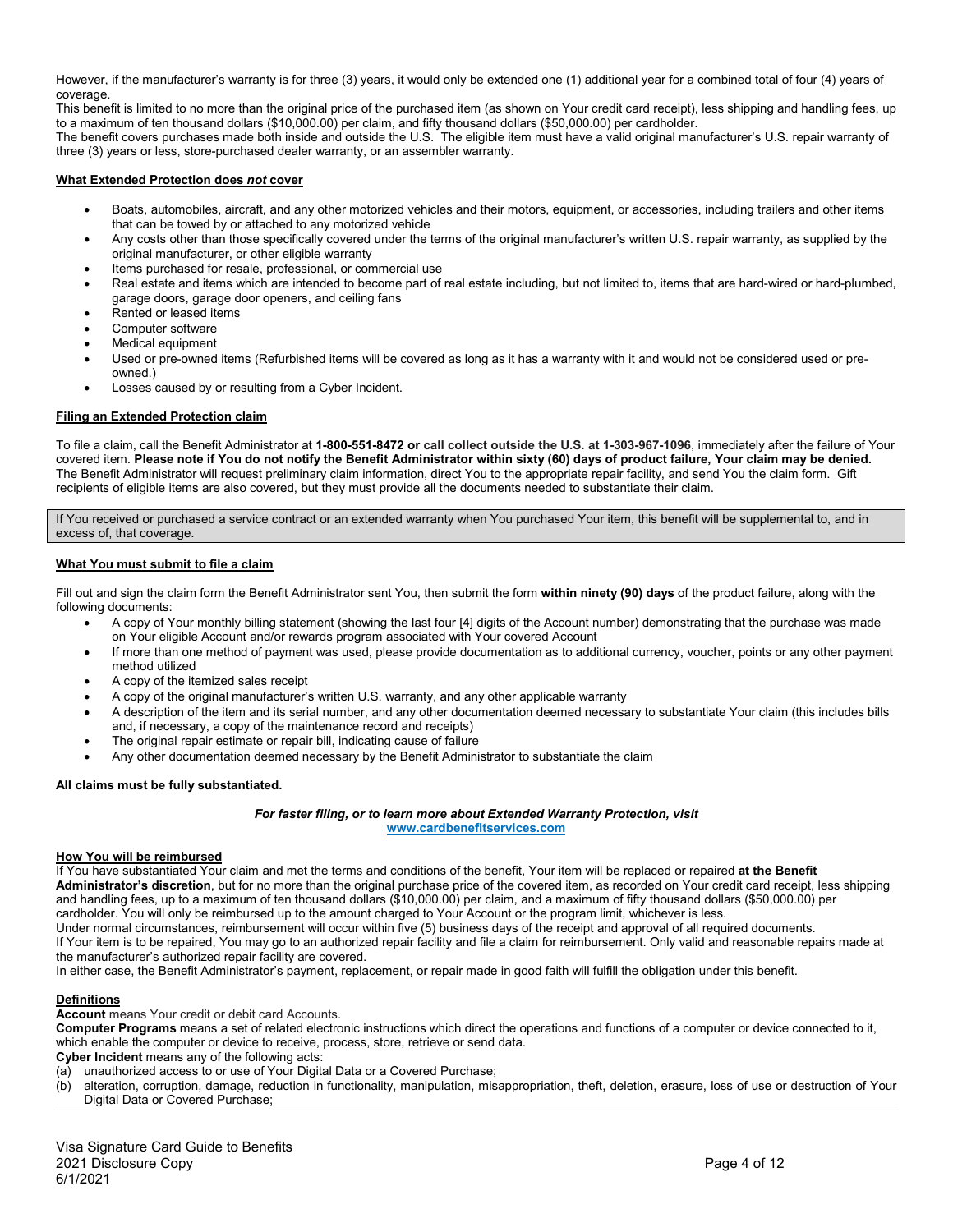- (c) transmission or introduction of a computer virus or harmful code, including ransomware, into or directed against Your Digital Data or Covered Purchase;
- (d) restriction or inhibition of access to or directed against Your Digital Data or Covered Purchase;<br>(e) computer errors, including human operating error or omission: power failure, surge, or diminu
- (e) computer errors, including human operating error or omission; power failure, surge, or diminution of electronic systems; or mistakes in legitimate electronic code or damage from code installed on a Covered Purchase during the manufacturing process, upgrade process, or normal maintenance. **Digital Data** means information, concepts, knowledge, facts, images, sounds, instructions, or Computer Programs stored as or on, created or used on, or transmitted to or from computer software (including systems and applications software), on hard or floppy disks, CD-ROMs, tapes, drives, cells, data processing devices or any other repositories of computer software which are used with electronically controlled equipment. Digital Data shall include the capacity of a Covered Purchase to store information, process information, and transmit information over the Internet.

**Eligible Person** means a cardholder who pays for their purchase by using their eligible Account and/or rewards program associated with their covered Account.

You or Your means an Eligible Person who purchase their item to their eligible Account and/or rewards program associated with their covered Account.

#### **Additional provisions for Extended Protection**

- Signed or pinned transactions are covered as long as You use Your eligible card to secure the transaction.
- You shall do all things reasonable to avoid or diminish any loss covered by this benefit. This provision will not be unreasonably applied to avoid claims.
- If You make any claim knowing it to be false or fraudulent in any respect, no coverage shall exist for such claim, and Your benefit may be cancelled. Each cardholder agrees that representations regarding claims will be accurate and complete. Any and all relevant provisions shall be void in any case of fraud, intentional concealment, or misrepresentation of material fact.
- No legal action for a claim may be brought against the Provider until sixty (60) days after the Provider receives Proof of Loss. No legal action against the Provider may be brought more than two (2) years after the time for giving Proof of Loss. Further, no legal action may be brought against the Provider unless all the terms of the Guide to Benefits have been complied with fully.
- This benefit is provided to eligible cardholders at no additional cost. The terms and conditions contained in this Guide to Benefits may be modified by subsequent endorsements. Modifications to the terms and conditions may be provided via additional Guide to Benefits mailings, statement inserts, statement messages or electronic notification. The benefits described in this Guide will not apply to cardholders whose Accounts have been suspended or cancelled.
- Termination dates may vary by financial institutions. Your financial institution can cancel or non-renew the benefits for cardholders, and if they do, they will notify You at least thirty (30) days in advance. Indemnity Insurance Company of North America ("Provider") is the underwriter of these benefits and is solely responsible for its administration and claims. The Benefit Administrator provides services on behalf of the Provider.
- After the Benefit Administrator has paid Your claim, all Your rights and remedies against any party in respect of this claim will be transferred to the Benefit Administrator to the extent of the payment made to You. You must give the Benefit Administrator all assistance as may reasonably be required to secure all rights and remedies.
- This benefit does not apply to the extent that trade or economic sanctions or other laws or regulations prohibit the provision of insurance, including, but not limited to, the payment of claims.

# FORM #EWP 10K-50K-3YR – 2021 (04/121) WM-O

# **Trip Delay Reimbursement Benefit Information**

Having a Covered Trip delayed can mean more than just lost time; it can also create an additional cost that You weren't expecting to pay. Trip Delay Reimbursement covers up to a maximum of three hundred (\$300.00) dollars for each purchased ticket, for reasonable additional expenses incurred when a Covered Trip You purchased with Your eligible Account and/or rewards program associated with Your covered Account is delayed for more than **twelve (12)** hours. The benefit is limited to one claim per Covered Trip. To be eligible for this coverage, You need to purchase either a portion or the entire cost of Your Common Carrier fare using Your Account.

.<br>You, Your spouse and Your dependent children under twenty-two (22) years of age are automatically covered when You charge Your Covered Trip's Common Carrier fare to Your eligible Account and/or rewards program associated with Your covered Account.

This benefit is supplemental coverage, which means that reasonable expenses during the delay not otherwise covered by Your Common Carrier, another party or Your primary personal insurance policy, may be reimbursed up to a maximum of three hundred dollars (\$300.00) per ticket. You will be refunded the excess amount once all other reimbursement has been exhausted up the limit of liability.

#### **What is covered?**

Your reasonable additional expenses, such as meals and lodging, may be reimbursed as long as:

- A portion of the fare was purchased with an eligible Account and/or rewards program associated with Your covered Account
- Your Covered Trip was delayed for more than twelve (12) hours due to Covered Hazards
- Your Covered Trip is for a period of travel that does not exceed three hundred and sixty-five (365) days

#### **What** *is not* **covered***?*

- Any delay due to a Covered Hazard which was made public or made known to You prior to Your departure.
- Any pre-paid expenses related to Your Covered Trip, such as tour or activity fees associated with Your Covered Trip.

#### **How to file a Trip Delay Reimbursement claim**

Within thirty (30) days of the Covered Trip delay, call the Benefit Administrator at **1-800-840-4735**, **or call collect outside the U.S. at 1-804-673-7683.**  The Benefit Administrator will ask You for some preliminary claim information and send You a claim form.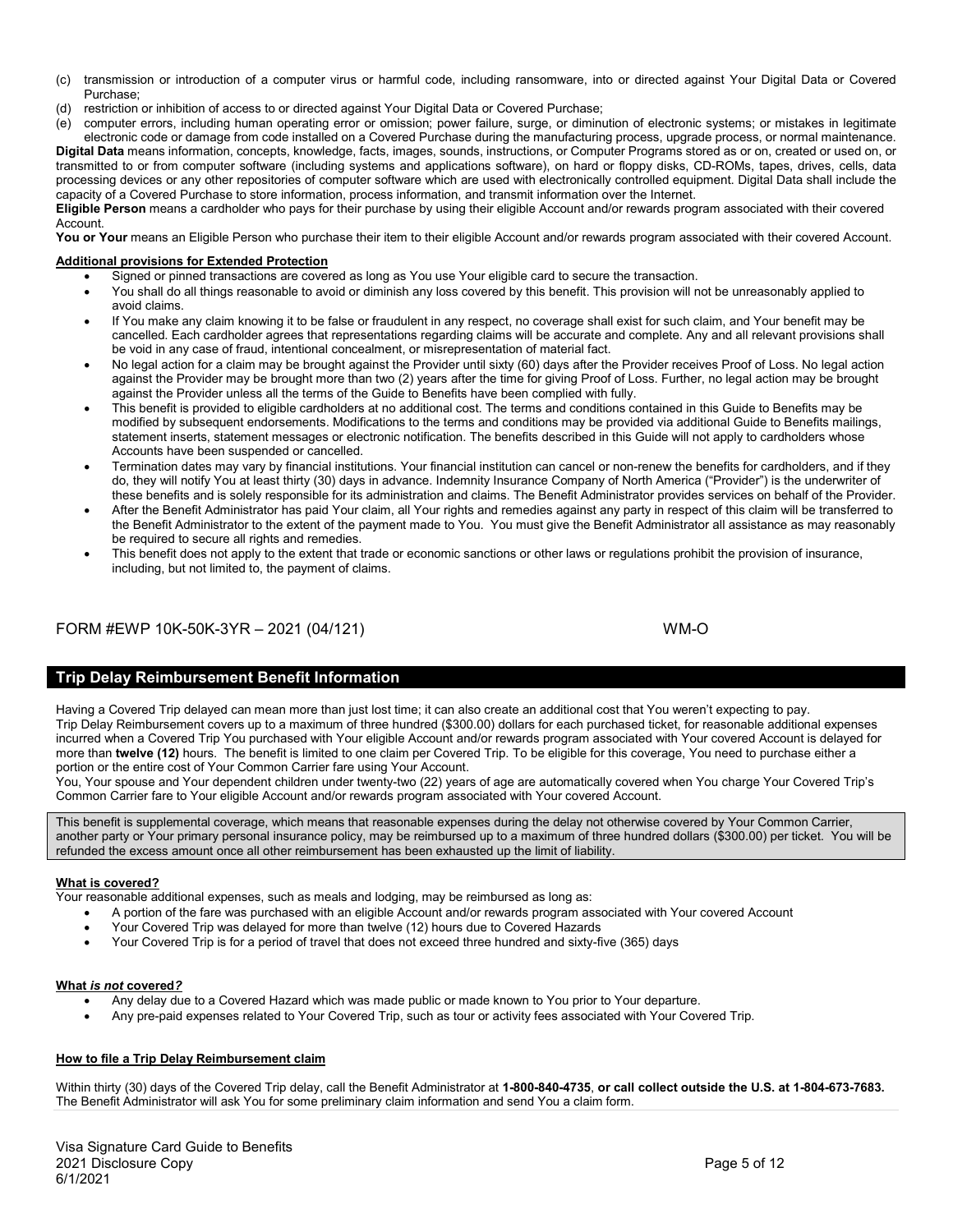Within ninety (90) days of the date of Your Covered Trip delay, return Your completed and signed claim form and the requested documentation below to the following address:

#### Card Benefit Services P.O. Box 72034 Richmond, VA 23255

#### **Please submit the following documents**

- A copy of the detailed original and updated travel itinerary and/or the Common Carrier tickets
- A copy of Your monthly billing statement (showing the last four [4] digits of the Account number) confirming the Common Carrier ticket was charged to the covered Account. Only applicable if the travel itinerary does not reflect the last 4 digits of the Account number.
- If more than one method of payment was used, please provide documentation as to additional currency, voucher, points or any other payment method utilized
- Tickets reflecting the total amount charged for the claimed Covered Trip
- A statement from the Common Carrier explaining the reason for the delay
- Copies of itemized receipts for Your claimed expenses. For food expenses, receipts are required, however itemized receipts are only required for bills of fifty dollars (\$50.00) or more per covered traveler.
- Any other documentation deemed necessary by the Benefit Administrator to substantiate the claim

#### **Failure to contact the Benefit Administrator or return the completed claim form and documentation within the time periods indicated above may result in the denial of Your claim.**

#### *For faster filing, or to learn more about Trip Delay Reimbursement,* **visit www.eclaimsline.com**

#### **Definitions**

**Account** means Your credit or debit card Accounts.

**Common Carrier** means any land, water, or air conveyance operating for hire under a valid license for the transportation of passengers and for which a ticket must be purchased prior to commencing travel. Common Carrier does not include taxis, limousine services, or commuter rail or commuter bus lines or rental vehicles.

**Covered Trip** means a period of travel that does not exceed three hundred and sixty-five (365) days away from the Eligible Person's residence to a destination other than the Eligible Person's city of residence for which the Eligible Person charges the cost of transportation by Common Carrier to the Account and/or rewards programs associated with the covered Account.

**Covered Hazards** means equipment failure, inclement weather, strike and hijacking/skyjacking.

**Eligible Person** means a cardholder who pays for their Covered Trip by using their eligible Account and/or rewards programs associated with their covered Account.

**Family Member** means Your spouse or legally dependent children under age twenty-two (22), [twenty-five (25) if enrolled as a full-time student at an accredited university].

**You or Your** means an Eligible Person or Your Family Members who charged their Covered Trip to Your eligible Account and/or rewards programs associated with Your covered Account.

#### **Additional provisions for Trip Delay Reimbursement**

- Signed or pinned transactions are covered as long as You use Your eligible card to secure the transaction**.**
- You shall do all things reasonable to avoid or diminish any loss covered by this benefit. This provision will not be unreasonably applied to avoid claims.
- If You make any claim knowing it to be false or fraudulent in any respect, no coverage shall exist for such claim, and Your benefit may be cancelled. Each cardholder agrees that representations regarding claims will be accurate and complete. Any and all relevant provisions shall be void in any case of fraud, intentional concealment, or misrepresentation of material fact.
- No legal action for a claim may be brought against the Provider until sixty (60) days after the Provider receives Proof of Loss. No legal action against the Provider may be brought more than two (2) years after the time for giving Proof of Loss. Further, no legal action may be brought against the Provider unless all the terms of the Guide to Benefits have been complied with fully.
- This benefit is provided to eligible cardholders at no additional cost. The terms and conditions contained in this Guide to Benefits may be modified by subsequent endorsements. Modifications to the terms and conditions may be provided via additional Guide to Benefits mailings, statement inserts, statement messages or electronic notification. The benefits described in this Guide will not apply to cardholders whose Accounts have been suspended or cancelled.
- Termination dates may vary by financial institutions. Your financial institution can cancel or non-renew the benefits for cardholders, and if they do, they will notify You at least thirty (30) days in advance. Indemnity Insurance Company of North America ("Provider") is the underwriter of these benefits and is solely responsible for its administration and claims. The Benefit Administrator provides services on behalf of the Provider.
- After the Benefit Administrator has paid Your claim, all Your rights and remedies against any party in respect of this claim will be transferred to the Benefit Administrator to the extent of the payment made to You. You must give the Benefit Administrator all assistance as may reasonably be required to secure all rights and remedies.
- This benefit does not apply to the extent that trade or economic sanctions or other laws or regulations prohibit the provision of insurance, including, but not limited to, the payment of claims.

FORM#TRIP 12-300-2017 (04/17) TD-O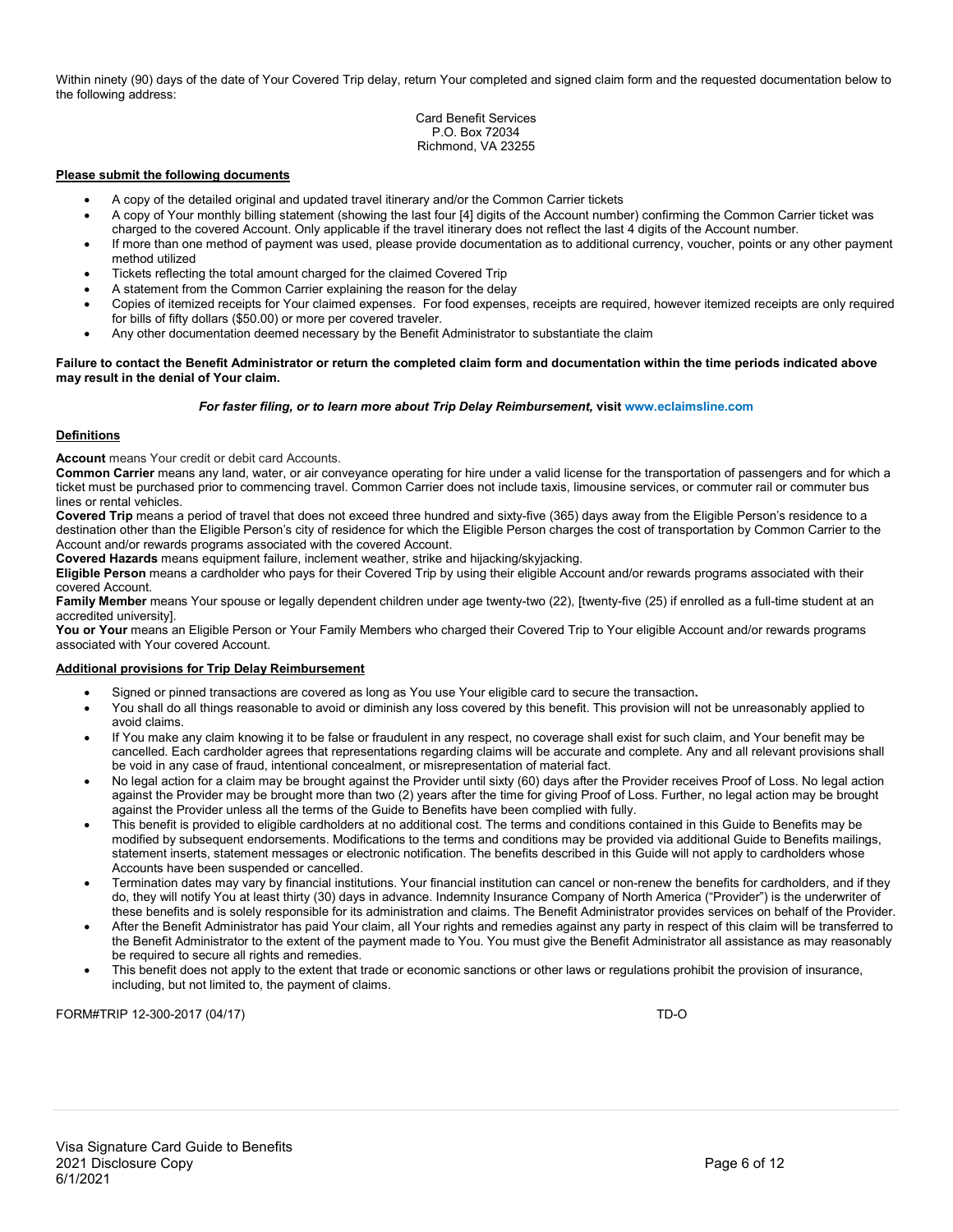#### **Principal Sum: \$500,000**

#### **THIS IS AN ACCIDENTAL DEATH AND DISMEMBERMENT ONLY POLICY AND DOES NOT PAY BENEFITS FOR LOSS FROM SICKNESS**

#### *This Description of Coverage is provided to all eligible Visa Signature cardholders and replaces any and all Descriptions of Coverage previously issued to the insured with respect to insurance described herein.*

#### **Eligibility and Period of Coverage**

As a Visa Signature cardholder, you are covered beginning on 5/2/2016 or the date your credit card is issued, whichever is later.

You and your dependents\* become covered automatically when the entire Common Carrier fare is charged to your covered Visa Signature card account ("Covered Person"). It is not necessary to notify the financial institution, the Insurance Company, or the Plan Administrator when tickets are purchased. Coverage ends when the policy is terminated.

Your spouse, unmarried dependent child(ren), under age 19 (25 if a full-time student). No age limit for incapacitated child. Incapacitated child means a child incapable of self-sustaining employment by reason of mental retardation or physical handicap, and chiefly dependent on you for support and maintenance. Dependent child(ren) receive fifty percent (50%) of your benefit amount.

#### **Benefits**

Subject to the terms and conditions, if a Covered Person's accidental bodily Injury occurs while on a Covered Trip and results in any of the following Losses within one (1) year after the date of the accident, the Insurance Company will pay the following percentage of the Principal Sum for accidental Loss of:

In no event will multiple charge cards obligate the Insurance Company in excess of the stated benefit for any one Loss sustained by a Covered Person as a result of any one accident. The maximum amount payable for all Losses due to the same accident is the Principal Sum.

#### **Definitions**

Loss means actual severance through or above the wrist or ankle joints with regard to hands and feet; entire and irrevocable loss of sight, speech or hearing; actual severance through or above the metacarpophalangeal joints with regard to thumb and index fingers. The life benefit provides coverage in the event of a Covered Person's death. If a Covered Person's body has not been found within one (1) year of disappearance, stranding, sinking, or wreckage of any Common Carrier in which the Covered Person was covered as a passenger, then it shall be presumed, subject to all other provisions and conditions of this coverage, the Covered Person suffered loss of life.

**Injury** means bodily injury or injuries, sustained by the insured person which are the direct cause of Loss, independent of disease cause of Loss, independent of disease or bodily infirmity, and occurring while the Covered Person is covered under this policy, while the insurance is in force.

**Covered Trip** means a trip (a) while the Covered Person is riding on a Common Carrier as a passenger and not as a pilot, operator, or crew member and (b) charged to your Visa Signature card; and (c) that begins and ends at the places designated on the ticket purchased for the trip. Covered Trip will also include travel on a Common Carrier (excluding aircraft), directly to, from, or at any Common Carrier terminal, which travel immediately precedes departure to or follows arrival at the destination designated on the ticket purchased for the Covered Trip.

**Common Carrier** means any scheduled airline, land, or water conveyance licensed for transportation of passengers for hire.

**Exclusions:** No payment will be made for any Loss that occurs in connection with, or is the result of: (a) suicide, attempted suicide, or intentionally self-inflicted injury; (b) any sickness or disease; (c) travel or flight on any kind of aircraft or Common Carrier except as a fare-paying passenger in an aircraft or on a Common Carrier operated on a regular schedule for passenger service over an established route; or (d) war or act of war, whether declared or undeclared. **Beneficiary:** Benefit for Loss of life is payable to your estate, or to the beneficiary designated in writing by you. All other benefits are payable to you. **Notice of Claim:** Written notice of claim, including your name and reference to Visa Signature should be mailed to the Plan Administrator within twenty (20) days of a

covered Loss or as soon as reasonably possible. The Plan Administrator will send the claimant forms for filing proof of Loss. **The Cost:** This travel insurance is purchased for you by your financial institution.

**Description of Coverage:** This description of coverage details material facts about a Travel Accident Insurance Policy which has been established for you and is underwritten by Virginia Surety Company, Inc. Please read this description carefully. All provisions of the plan are in the master policy form number, VSC-VCC-01 (2/00). Any difference between the policy and this description will be settled according to the provisions of the policy.

**Questions:** Answers to specific questions can be obtained by writing to the **Plan Administrator**: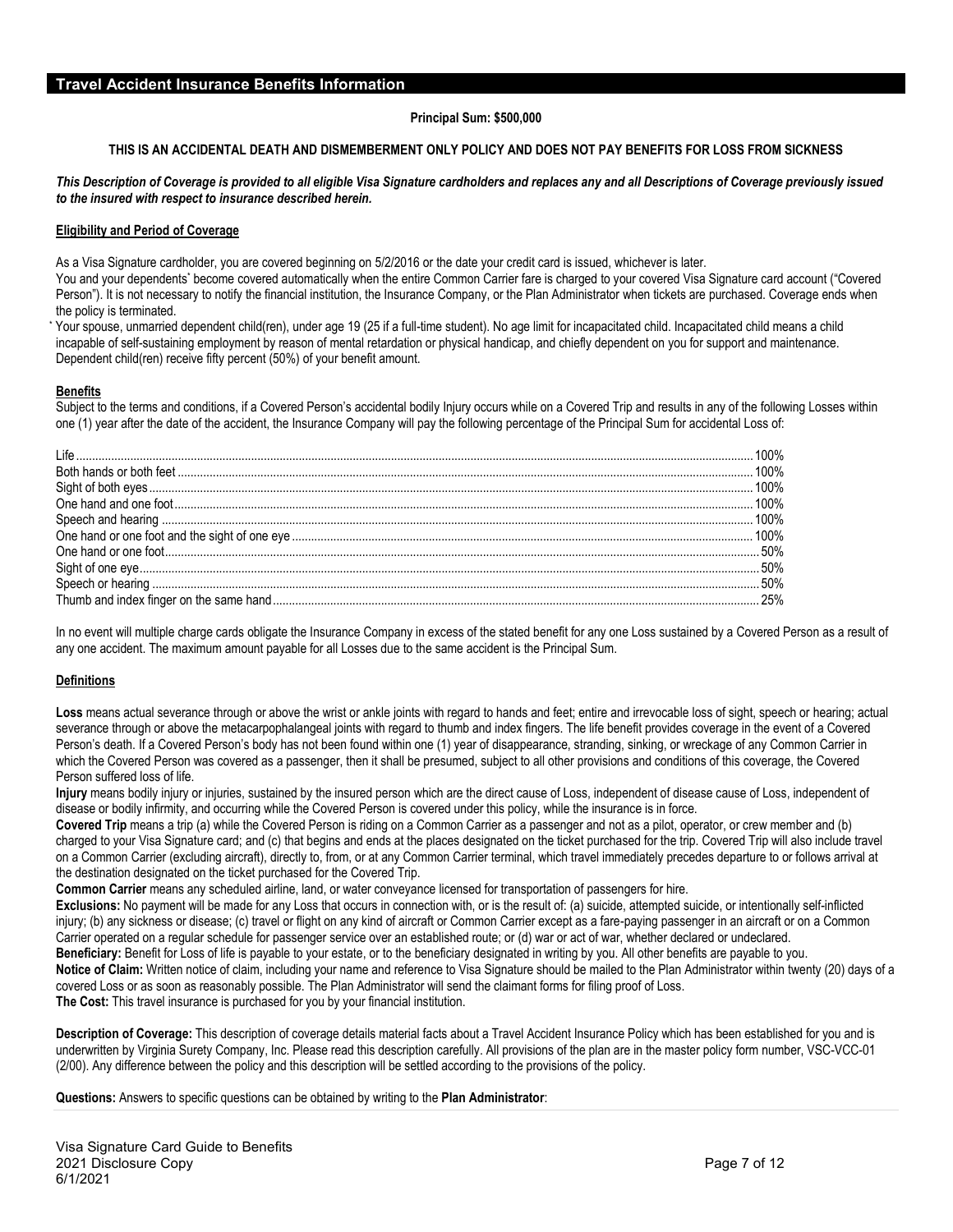cbsi Card Benefit Services 550 Mamaroneck Avenue, Suite 309 Harrison, NY 10528

**Underwritten by:** Virginia Surety Company, Inc. 175 West Jackson Blvd. Chicago, IL 60604

#### **Additional Provisions for Travel Accident Insurance**

Travel Accident Insurance is provided under a master policy of insurance issued by Virginia Surety Company, Inc. (herein referred to as Company). We reserve the right to change the benefits and features of all these programs.

The financial institution or the Company can cancel or choose not to renew the Insurance coverages for all Insureds. If this happens, the financial institution will notify the accountholder at least 30 days in advance of the expiration of the policy. Such notices need not be given if substantially similar replacement coverage takes effect without interruption and is provided by the same insurer. Insurance benefits will still apply to Covered Trips commenced prior to the date of such cancellation or nonrenewal, provided all other terms and conditions of coverage are met. Travel Accident Insurance does not apply if your Visa Signature privileges have been suspended or cancelled. However, insurance benefits will still apply to Covered Trips commenced prior to the date that your account is suspended or cancelled provided all other terms and conditions of coverage are met.

Coverage will be void if, at any time, the accountholder has concealed or misrepresented any material fact or circumstance concerning this coverage or the subject thereof or the accountholder's interest herein, or in the case of any fraud or false swearing by the Insured relating thereto. No person or entity other than the accountholder shall have any legal or equitable right, remedy, or claim for insurance proceeds and/or damages under or arising out of this coverage. No action at law or in equity shall be brought to recover on this coverage prior to the expiration of sixty (60) days after proof of Loss has been furnished in accordance with the requirements of this Description of Coverage.

The Company, at its expense, has the right to have you examined as often as reasonably necessary while a claim is pending. The Company may also have an autopsy made unless prohibited by law.

#### *State Amendments*

For Illinois Residents Only: The following statement is added: If a Covered Person recovers expenses for sickness or injury that occurred due to the negligence of a third party, the Company has the right to first reimbursement for all benefits the Company paid from any and all damages collected from the negligent third party for those same expenses whether by action at law, settlement, or compromise, by the Covered Person, the Covered Person's parents if the Covered Person is a minor, or the Covered Person's legal representative as a result of that sickness or injury. You are required to furnish any information or assistance, or provide any documents that we may reasonably require in order to exercise our rights under this provision. This provision applies whether or not the third party admits liability.

#### ADD (10/07)

#### **Travel and Emergency Assistance Services Benefit Information**

Emergencies can escalate quickly when You are traveling away from home. Something that is relatively straight forward when You are not traveling, like replacing prescription medication, can be a difficult task when You are dealing with local laws or language barriers. Travel and Emergency Assistance Services are made available to help You in case of an emergency while You are traveling away from home. The Benefit Administrator can connect You with the appropriate local emergency and assistance resources available, 24 hours a day, 365 days a year.

#### **Please note that due to occasional issues such as distance, location, or time, neither the Benefit Administrator nor its service providers can be responsible for the availability, use, cost, or results of any medical, legal, transportation, or other services.**

#### **What are Travel and Emergency Assistance Services and how do I use these services when I need them?**

Travel and Emergency Assistance Services are made available to You, if You are a cardholder of an eligible card issued in the United States. Your spouse and children (dependents under 22 years old) are also eligible to use these services.

Travel and Emergency Assistance Services provide assistance and referral only. You are responsible for the cost of any actual medical, legal, transportation, cash advance, or other services or goods provided.

To use the services, simply call the toll-free, 24-hour Benefit Administrator line at **1-800-992-6029**. **If You are outside the United States, call collect at 1-804-673-1675**.

#### **What are the specific services and how can they help me?**

- Emergency Message Service can record and relay emergency messages for travelers or their immediate family members. The Benefit Administrator will use reasonable efforts to relay emergency messages in accordance with benefit guidelines and limitations, but cannot take responsibility for the failure to transmit any message successfully. *All costs are Your responsibility.*
- Medical Referral Assistance provides medical referral, monitoring, and follow-up. The Benefit Administrator can give You names of local English-speaking doctors, dentists, and hospitals; assign a doctor to consult by phone with local medical personnel, if necessary, to monitor Your condition; keep in contact with Your family, and provide continuing liaison; and help You arrange medical payments from Your personal account. *All costs are Your responsibility.*
- Legal Referral Assistance can arrange contact with English-speaking attorneys and U.S. embassies and consulates if You're detained by local authorities, have a car accident, or need legal assistance. In addition, the Benefit Administrator can coordinate bail payment from Your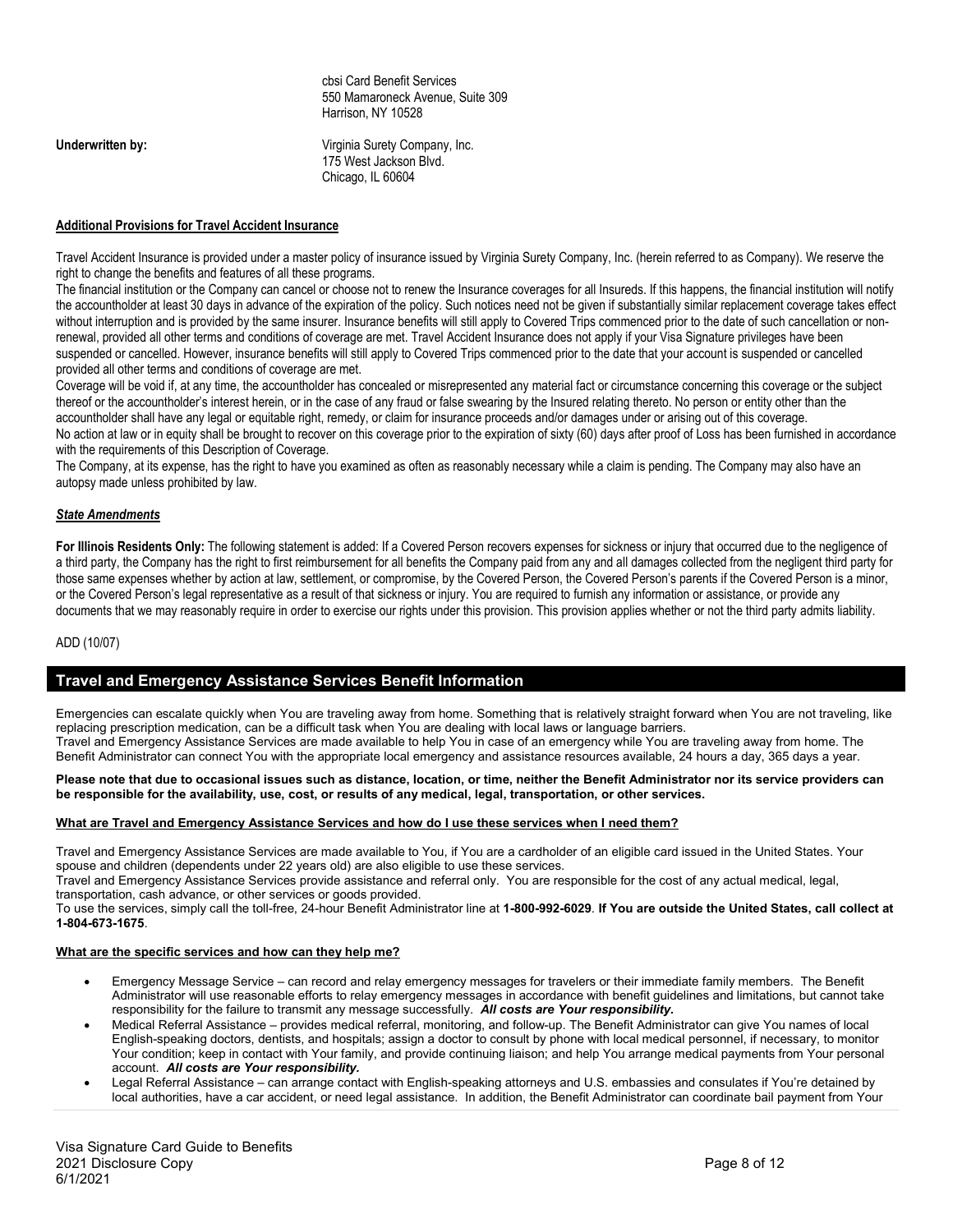personal account. The Benefit Administrator can also follow up to make sure bail has been properly handled. *All costs are Your responsibility.*

- Emergency Transportation Assistance can help You make all the necessary arrangements for emergency transportation home or to the nearest medical facility. This includes arranging to bring Your Young children home and helping You stay in contact with family members or employers during the emergency. In the case of a death, the Benefit Administrator can make arrangements to repatriate the remains. *All costs are Your responsibility.*
- Emergency Ticket Replacement helps You through Your carrier's lost ticket reimbursement process and assists in the delivery of a replacement ticket to You, should You lose Your ticket**.** *All costs are Your responsibility.*
- Lost Luggage Locator Service can help You through the Common Carrier's claim procedures or can arrange shipment of replacement items if an airline or Common Carrier loses Your checked luggage. *You are responsible for the cost of any replacement items shipped to You.*
- Emergency Translation Services provides telephone assistance in all major languages and helps find local interpreters, if available, when You need more extensive assistance. *All costs are Your responsibility.*
- Prescription Assistance and Valuable Document Delivery Arrangements can help You fill or replace prescriptions, subject to local laws, and can arrange pickup and delivery of Your prescriptions filled for You at local pharmacies. It can also help transport critical documents that You may have left at Your home or elsewhere. *All costs are Your responsibility.*
- Pre-Trip Assistance can give You information on Your destination before You leave such as ATM locations, currency exchange rates, weather reports, health precautions, necessary immunizations, and required passport visas.

#### **Definitions**

**Common Carrier** means any mode of transportation by land, water or air operating for hire under a license to carry passengers for which a ticket must be purchased prior to travel. Does not include taxi, limousine service, commuter rail or commuter bus lines.

You or Your means an eligible person whose name is embossed on an eligible U.S. issued card, and You reside in the United States.

#### **Additional Provisions for Travel and Emergency Assistance Services**

This benefit is provided to eligible cardholders at no additional cost. The terms and conditions contained in this Guide to Benefits may be modified by subsequent endorsements. Modifications to the terms and conditions may be provided via additional Guide to Benefits mailings, statement inserts, statement messages or electronic notification. The benefits described in this Guide to Benefits will not apply to cardholders whose accounts have been suspended or cancelled.

#### FORM #VTEAS – 2017 (Stand 04/17) TEAS-O

# **Auto Rental Collision Damage Waiver Benefit Information**

No cardholder wants to incur the expense of repairing or replacing a rented car. But accidents do happen, and vehicles do get stolen. No matter what happens to Your rental car, You can be covered with Auto Rental Collision Damage Waiver. Auto Rental Collision Damage Waiver reimburses You for damages caused by theft or collision -- up to the Actual Cash Value of most rented cars. Auto Rental Collision Damage Waiver covers no other type of loss. For example, in the event of a collision involving Your rented vehicle, damage to any other driver's car or the injury of anyone or anything is not covered. Rental periods of fifteen (15) consecutive days within Your country of residence, and thirty-one (31) consecutive days outside it, are both covered. (Longer rental periods, however, are *not* covered.)

You are eligible for this benefit if Your name is embossed on an eligible card issued in the United States and You use it to initiate and complete Your entire car rental transaction. Only You as the primary car renter and any additional drivers permitted by the Rental Car Agreement are covered.

#### **How Auto Rental Collision Damage Waiver Works with Other Insurance**

Auto Rental Collision Damage Waiver covers theft, damage, valid loss-of-use charges imposed and substantiated by the auto rental company, administrative fees and reasonable and customary towing charges, due to a covered theft or damage to the nearest qualified repair facility. If You *do* have personal automobile insurance or other insurance that covers theft or damage, this benefit reimburses You for the deductible portion of Your car insurance or other insurance, along with any unreimbursed portion of administrative and loss-of-use charges imposed by the car rental company, as well as reasonable towing charges while the car was Your responsibility.

If You *do not* have personal automobile insurance or any other insurance, the benefit reimburses You for covered theft, damage, or administrative and loss-of-use charges imposed by the rental company, as well as reasonable towing charges that occur while You are responsible for the vehicle. If You are renting outside of Your country of residence, the coverage provided under this benefit is primary and reimburses You for covered theft, damage, or administrative and loss-of-use charges imposed by the rental company, as well as reasonable towing charges that occur while You are responsible for the vehicle.

#### **How to use Auto Rental Collision Damage Waiver**

- 1. Use Your card to initiate and complete Your entire car rental transaction.
- 2. Review the auto rental agreement and decline the rental company's collision damage waiver (CDW/LDW) option, or a similar provision, **as accepting this coverage will cancel out Your benefit**. If the rental company insists that You purchase their insurance or collision damage waiver, **call the Benefit Administrator for assistance at 1-800-348-8472. Outside the United States, call collect at 1-804-673-1164.**

#### **Before You leave the lot, be sure to check the car for any prior damage.**

This benefit is in effect during the time the rental car is in Your (or an authorized driver's) control, and it terminates when the rental company reassumes control of their vehicle.

This benefit is available in the United States and most foreign countries (**with the exception of Israel, Jamaica, the Republic of Ireland or Northern Ireland**). However, this benefit is not available where precluded by law, or where it's in violation of the territory terms of the auto rental agreement, or when prohibited by individual merchants. **Because regulations vary outside the United States, check with Your auto rental company and the Benefit Administrator before You travel, to be sure that Auto Rental Collision Damage Waiver will apply.**

#### **Vehicles** *not* **covered**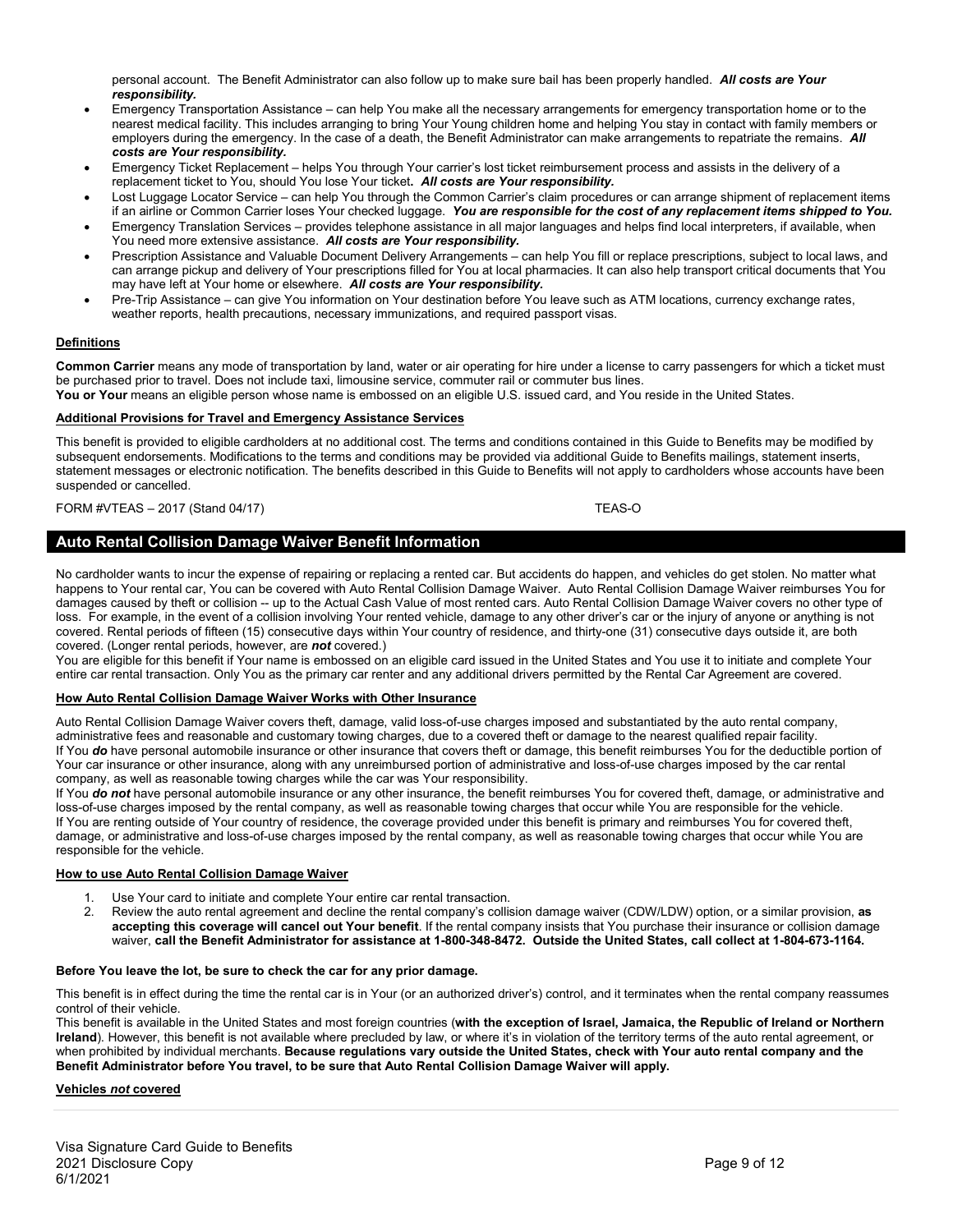Certain vehicles are *not* covered by this benefit, they consist of: expensive, exotic, and antique cars; cargo vans; certain vans; vehicles with an open cargo bed; trucks; motorcycles; mopeds; motorbikes; limousines; and recreational vehicles.

Examples of expensive or exotic cars are the Alfa Romeo, Aston Martin, Bentley, Corvette, Ferrari, Jaguar, Lamborghini, Lotus, Maserati, Maybach, McLaren, Porsche, Rolls Royce, and Tesla. However, selected models of Audi, BMW, Mercedes-Benz, Cadillac, Infiniti, Land Rover, Lexus, Lincoln, and Range Rover *are* covered.

An antique car is defined as one that is over twenty (20) years old, or one that has not been manufactured for ten (10) years or more. Vans are not covered. But those designed as small-group transportation vehicles (seating up to nine (9) people, including the driver) *are* covered.

#### **If You have questions about a specific vehicle's coverage or organization where the vehicle is being reserved, call the Benefit Administrator at 1-800-348-8472, or call collect outside the United States at 1-804-673-1164.**

### **Related instances & losses** *not* **covered**

- Any obligation You assume under any agreement (other than the deductible on Your personal auto policy)
- Any violation of the auto rental agreement or this benefit
- Injury of anyone, or damage to anything, inside or outside the Rental Vehicle
- Loss or theft of personal belongings
- Personal liability
- Expenses assumed, waived, or paid by the auto rental company, or its insurer
- The cost of any insurance, or collision damage waiver, offered by or purchased through the auto rental company
- Depreciation of the Rental Vehicle caused by the incident including, but not limited to, "diminished value"
- Expenses reimbursable by Your insurer, employer, or employer's insurance
- Theft or damage due to intentional acts, or due to the driver(s) being under the influence of alcohol, intoxicants, or drugs, or due to contraband, or illegal activities
- Wear and tear, gradual deterioration, or mechanical breakdown
- Items not installed by the original manufacturer
- Damage due to off-road operation of the Rental Vehicle
- Theft or damage due to hostility of any kind (including, but not limited to, war, invasion, rebellion, insurrection, or terrorist activities)
- Confiscation by authorities
- Vehicles that do not meet the definition of covered vehicles
- Rental periods that either exceed, or are intended to exceed, fifteen (15) consecutive days, within Your country of residence, or thirty-one (31) days outside Your country of residence
- Leases and mini leases
- Theft or damage as a result of the authorized driver's and/or cardholder's lack of reasonable care in protecting the Rental Vehicle before and/or after damage or theft occurs (for example, leaving the car running and unattended)
- Theft or damage reported more than forty-five (45) days\* after the date of the incident
- Theft or damage for which a claim form has not been received within ninety (90) days\* from the date of the incident
- Theft or damage for which all required documentation has not been received within three hundred and sixty-five (365) days after the date of the incident
- Theft or damage from rental transactions that originated in Israel, Jamaica, the Republic of Ireland, or Northern Ireland
- Losses caused by or resulting from a Cyber Incident

#### **\*Not applicable to residents in certain states**

#### **Filing a claim**

It is Your responsibility as a cardholder to make every effort to protect Your Rental Vehicle from damage or theft. If You have an accident, or Your Rental Vehicle has been stolen, immediately call the Benefit Administrator at **1-800-348-8472** to report the incident, regardless of whether Your liability has been established. Outside the United States, call collect at **1**-**804-673-1164**.

You should report the theft or damage as soon as possible but no later **than forty-five (45) days** from the date of the incident.

The Benefit Administrator reserves the right to deny any claim containing charges that would not have been included, if notification occurred before the expenses were incurred. Thus, it's in Your best interest to notify the Benefit Administrator immediately after an incident. Reporting to any other person will not fulfill this obligation.

#### **What You must submit to file a claim**

At the time of the theft or damage, or when You return the Rental Vehicle, ask Your car rental company for the following documents:

- A copy of the accident report form
- A copy of the initial and final auto rental agreements (front and back)
- A copy of the repair estimate and itemized repair bill
- Two (2) photographs of the damaged vehicle, if available
- A police report, if obtainable
- A copy of the demand letter which indicates the costs You are responsible for and any amounts that have been paid toward the claim

Submit all of the above documents from the rental company, along with the following documents, to the Benefit Administrator:

- The completed and signed Auto Rental Collision Damage Waiver claim form (Important: This must be postmarked within ninety (90) days\* of the theft or damage date, even if all other required documentation is not yet available – **or Your claim may be denied**).
- A copy of Your monthly billing statement (showing the last 4 digits of the Account number) demonstrating that the entire rental transaction was made on Your eligible Account.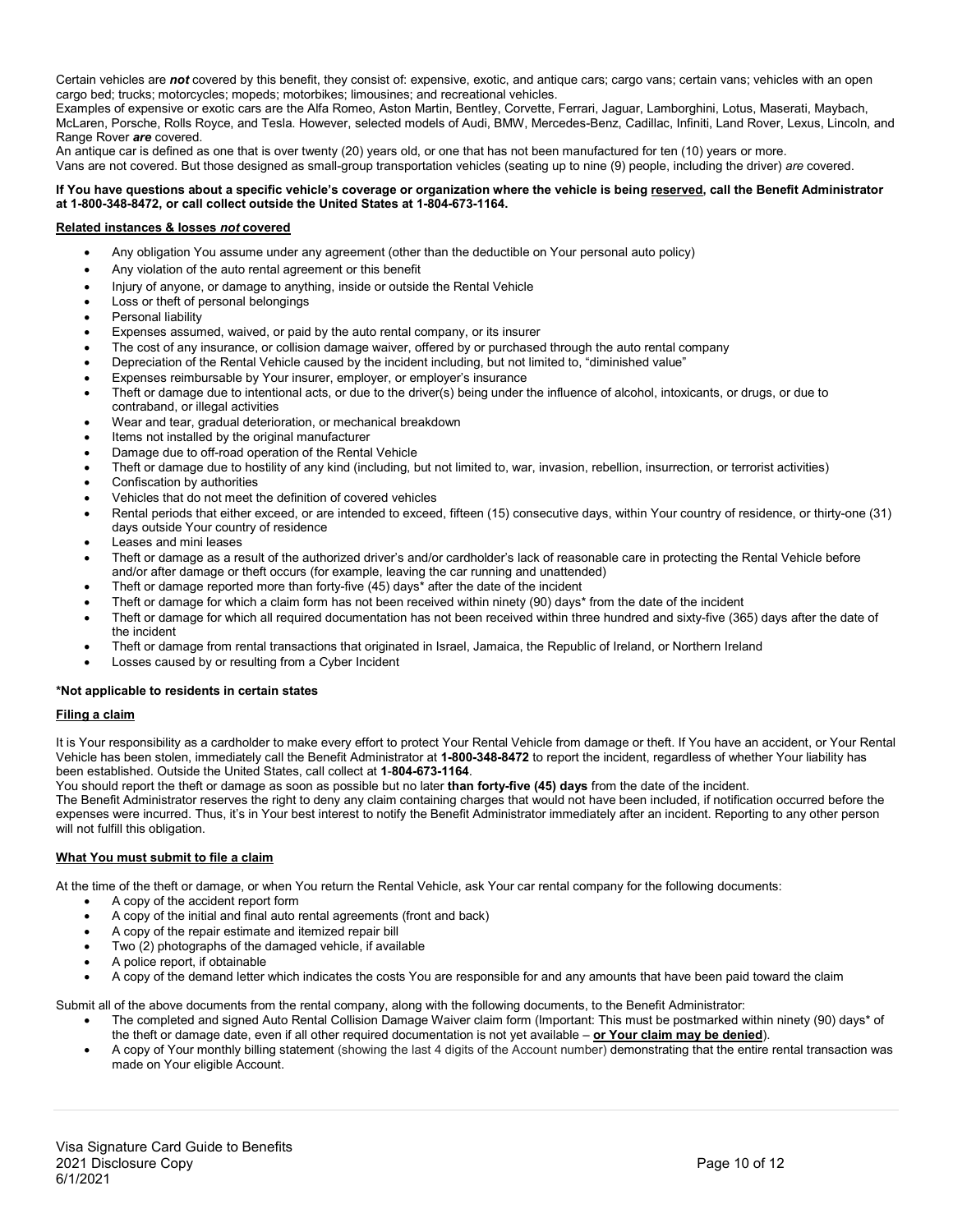- A statement from Your insurance carrier (and/or Your employer or employer's insurance carrier, if applicable), or other reimbursement showing the costs for which You are responsible, and any amounts that have been paid toward the claim. Or, if You have no applicable insurance or reimbursement, a statement of no insurance or reimbursement is required.
- A copy of Your primary insurance policy's Declarations Page (if applicable) to confirm Your deductible (This means the document(s) in Your insurance policy that lists names, coverages, limits, effective dates, and deductibles).
- Any other documentation required by the Benefit Administrator to substantiate the claim.

Finally, please note that all remaining documents must be postmarked within three hundred and sixty-five (365) days\* of the theft or damage date **or Your claim may be denied.**

#### **\*Not applicable to residents of certain states.**

#### *For faster filing, or to learn more about Auto Rental Collision Damage Waiver, visit [www.eclaimsline.com](http://www.eclaimsline.com/)*

#### **Finalizing Your claim**

Your claim will typically be finalized within 15 (fifteen) days, after the Benefit Administrator has received all the documentation needed to substantiate Your claim.

#### **Transference of claims**

Once Your claim has been paid, all Your rights and remedies against any party in regard to this theft or damage will be transferred to the Benefit Administrator, to the extent of the cost of payment made to You. You must give the Benefit Administrator all assistance as may reasonably be required to secure all rights and remedies.

#### **Definitions**

**Account** means Your credit or debit card Accounts.

**Actual Cash Value** means the amount a Rental Vehicle is determined to be worth based on its market value, age and condition at the time of loss. **Computer Programs** means a set of related electronic instructions which direct the operations and functions of a computer or device connected to it, which enable the computer or device to receive, process, store, retrieve or send data.

**Cyber Incident** means any of the following acts:

- unauthorized access to or use of Your Digital Data or Rental Vehicle;
- (g) alteration, corruption, damage, reduction in functionality, manipulation, misappropriation, theft, deletion, erasure, loss of use or destruction of Your Digital Data or Rental Vehicle;
- (h) transmission or introduction of a computer virus or harmful code, including ransomware, into or directed against Your Digital Data or Rental Vehicle;
- (i) restriction or inhibition of access to or directed against Your Digital Data or Rental Vehicle;
- (j) computer errors, including human operating error or omission; power failure, surge, or diminution of electronic systems; or mistakes in legitimate electronic code or damage from code installed on a Rental Vehicle during the manufacturing process, upgrade process, or normal maintenance

**Digital Data** means information, concepts, knowledge, facts, images, sounds, instructions, or Computer Programs stored as or on, created or used on, or transmitted to or from computer software (including systems and applications software), on hard or floppy disks, CD-ROMs, tapes, drives, cells, data processing devices or any other repositories of computer software which are used with electronically controlled equipment. Digital Data shall include the capacity of a Rental Vehicle to store information, process information, and transmit information over the Internet.

**Eligible Person** means a cardholder who pays for their auto rental by using their eligible Account.

**Rental Car Agreement** means the entire contract an eligible renter receives when renting a Rental Vehicle from a rental car agency which describes in full all of the terms and conditions of the rental, as well as the responsibilities of all parties under the contract.

**Rental Vehicle** means a land motor vehicle with four or more wheels as described in the participating organization's disclosure statement which the eligible renter has rented for the period of time shown on the Rental Car Agreement and does not have a manufacturer's suggested retail price exceeding the amount shown on the participating organization's disclosure statement

**You or Your** means an Eligible Person who uses their eligible card to initiate and complete the rental car transaction.

#### **Additional provisions for Auto Rental Collision Damage Waiver**

- Signed or pinned transactions are covered as long as You use Your eligible Account to secure the transaction.
- You shall do all things reasonable to avoid or diminish any loss covered by this benefit. This provision will not be unreasonably applied to avoid claims.
- If You make any claim knowing it to be false or fraudulent in any respect, no coverage shall exist for such claim, and Your benefit may be cancelled. Each cardholder agrees that representations regarding claims will be accurate and complete. Any and all relevant provisions shall be void in any case of fraud, intentional concealment, or misrepresentation of material fact.
- No legal action for a claim may be brought against the Provider until sixty (60) days after the Provider receives Proof of Loss. No legal action against the Provider may be brought more than two (2) years after the time for giving Proof of Loss. Further, no legal action may be brought against the Provider unless all the terms of the Guide to Benefits have been complied with fully.
- This benefit is provided to eligible cardholders at no additional cost. The terms and conditions contained in this Guide to Benefits may be modified by subsequent endorsements. Modifications to the terms and conditions may be provided via additional Guide to Benefits mailings, statement inserts, statement messages or electronic notification. The benefits described in this Guide to Benefits will not apply to cardholders whose Accounts have been suspended or cancelled.
- Termination dates may vary by financial institutions. Your financial institution can cancel or non-renew the benefits for cardholders, and if they do, they will notify You at least thirty (30) days in advance. Indemnity Insurance Company of North America ("Provider") is the underwriter of these benefits and is solely responsible for its administration and claims. The Benefit Administrator provides services on behalf of the Provider.
- After the Benefit Administrator has paid Your claim, all Your rights and remedies against any party in respect of this claim will be transferred to the Benefit Administrator to the extent of the payment made to You. You must give the Benefit Administrator all assistance as may reasonably be required to secure all rights and remedies.